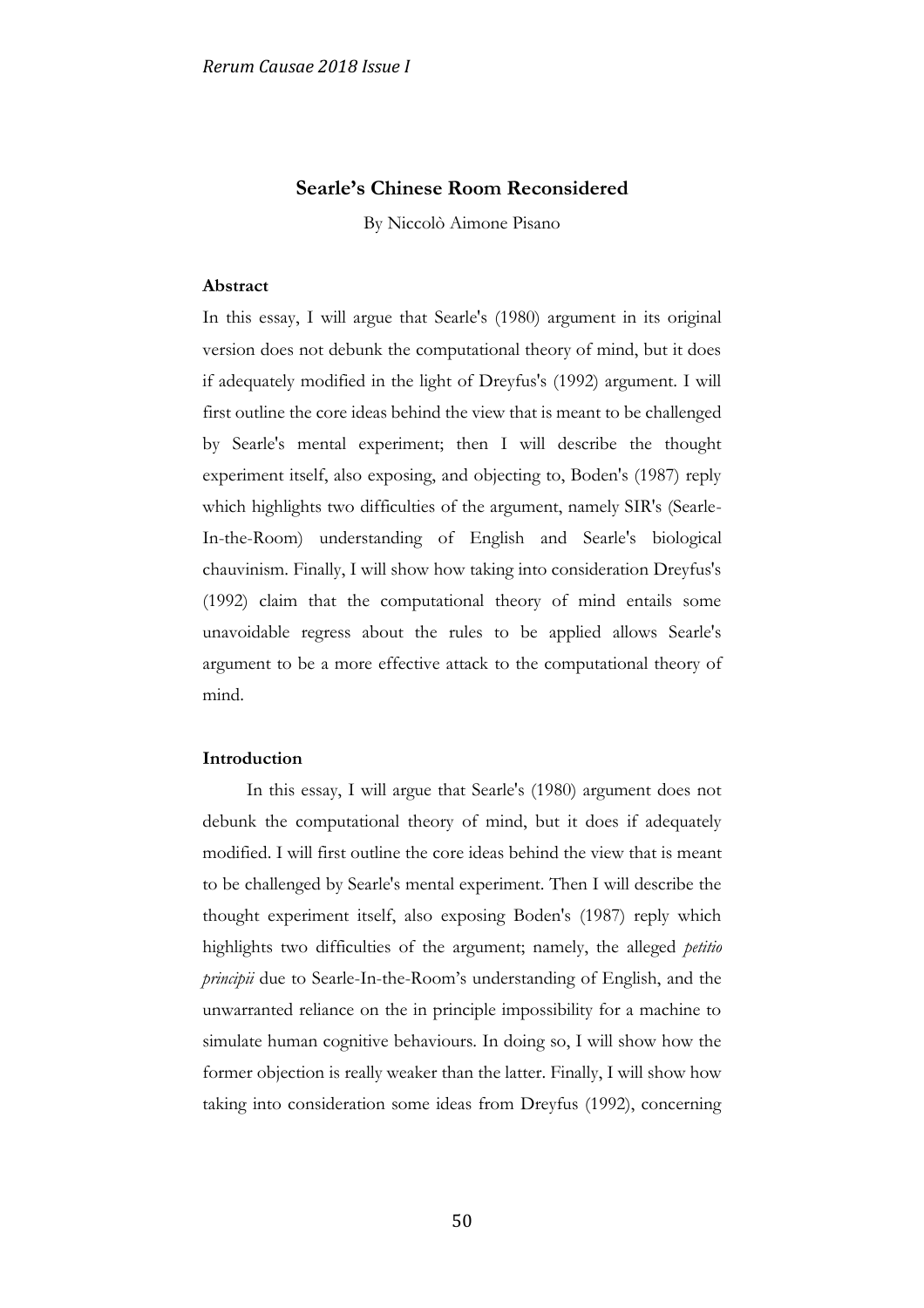the practical impossibility to specify in advance the rules to be followed by a computational machine in order for it to pass the Turing test, allows Searle's argument to be a more effective attack to the computational theory of mind, in that in this way it hinges upon a proper argument without simply relying on the intuitions conveyed by his thought experiment.

#### **The computational theory of mind**

First, it will be useful to spend a few words to explain what the computational theory of mind challenged by Searle's argument consists of. Roughly, a computational machine is a device which formally, i.e. purely syntactically, manipulates symbols following a set of rules and taking into account the state the machine is in. In other words, on the basis of the inputs received and depending on its internal conditions, it can give outputs according to the instructions previously implemented (the programme). For instance, if there is a rule such as "if you read *how are you?*, answer *fine* if you are in good conditions or *not so good* if you are not in good conditions", every time the machine will receive the input *how are you?*, it will give *fine* as an output if its internal state is regular, *not so good* otherwise*.* Now, the computational theory of mind consists in understanding the human mind as a computational machine. This means that every human behaviour can be interpreted as the output of the application of some conditional rule, where the inputs are a combination of external stimuli (e.g. the question *how are you?*) and pre-existing internal states (e.g. the actual health of the person the question is asked to).

The most important claim of the computational theory of mind addressed by Searle is that it is possible for a complex enough machine not only to simulate human cognitive performances, but to be considered endowed with the same cognitive skills as the human mind in virtue of this. Such a view can be articulated in two points: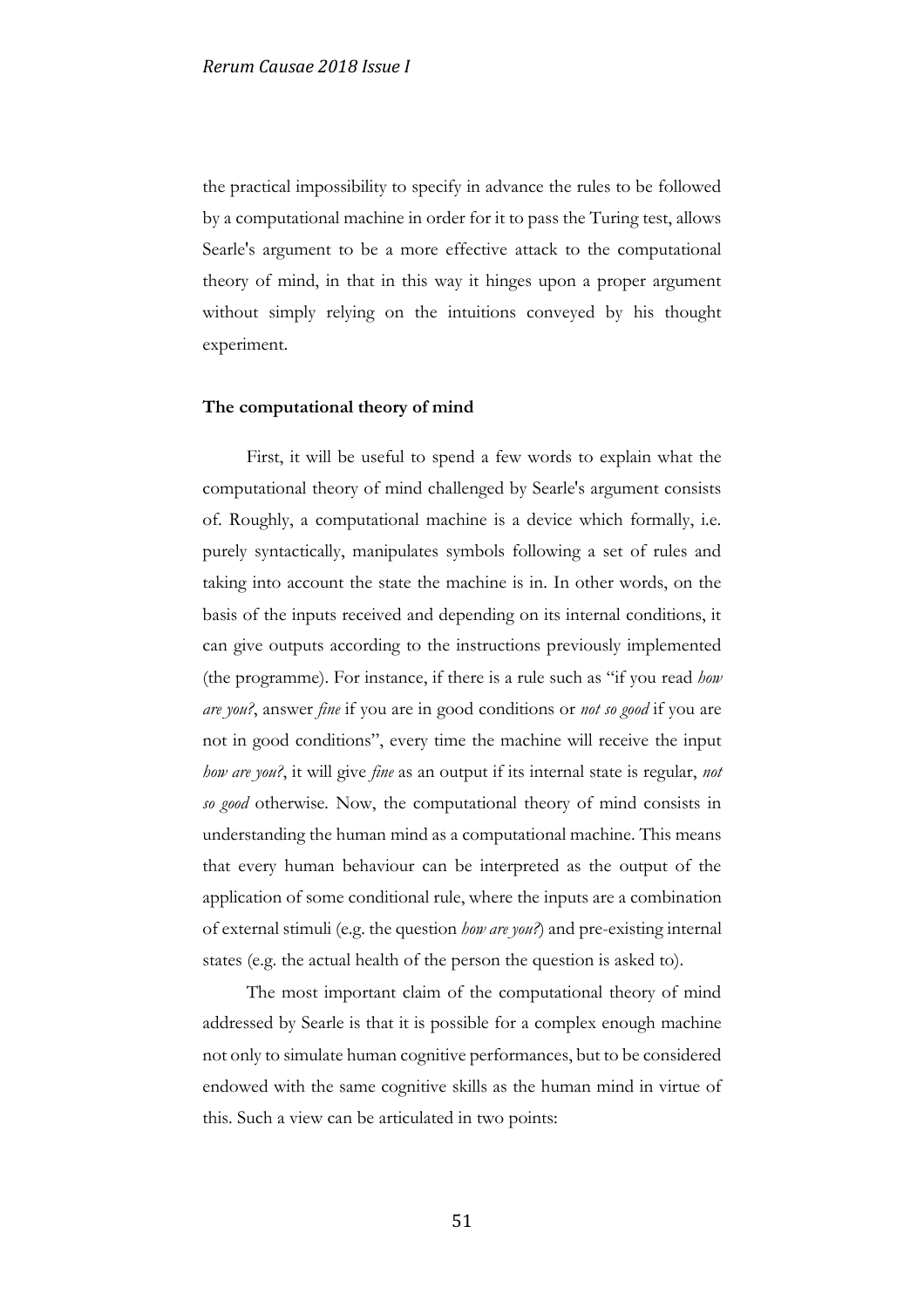- *(1)* Human mind can be considered a computational machine.
- *(2)* If behaviour B cannot be distinguished in type from a previously observed behaviour A, and we do not possess other information about B except for that gathered from its observation, we have to consider both as outputs of the same type of underlying processes.

I have already explained what *(1)* means. On the other hand, *(2)* can be clarified by an example: "(a) x has opened her umbrella" & "(b) x opens her umbrella whenever she notices that it is raining"  $\rightarrow$  "(c) x has noticed that it is raining"; hence, *(2)* entails that whenever (a) occurs it is necessary to conclude that (c), unless instead of (b) we have, say, "(d) x told me that she wants to prove the falsity of the superstition according to which it is bad luck to open an umbrella when you are inside a building".

From these assumptions it follows that if one were capable to build a machine complex enough to simulate all human cognitive processes, so that it were behaviourally indistinguishable from a human in every situation, we would have to consider such machine as endowed with a mind similar to the human one, in that it would always produce the same sort of phenomenal outputs. This is what the Turing test for cognition is: if a human, after a conversation with a machine, is not able to tell whether his interlocutor is another human or a machine, the machine can be said to have passed the test and can be considered to be thinking like a human.

### **Searle's thought experiment**

Now that I have explained what position Searle's thought experiment aims to challenge, let us turn to it. Searle imagines that there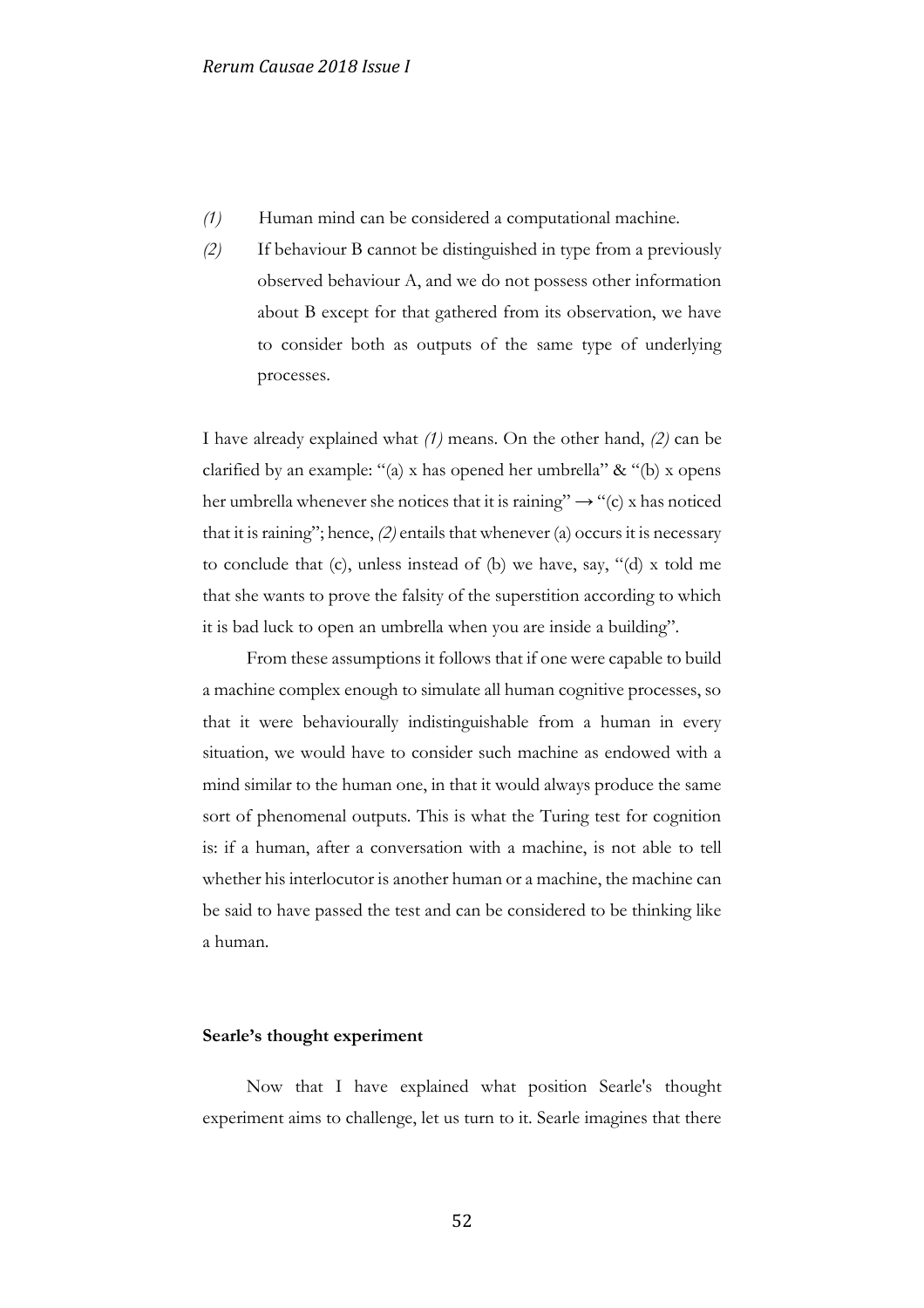is an English speaker (SIR, Searle-In-the-Room) inside a room, completely isolated except for the possibility to receive messages from the outside, to which he is required to write replies using an English rulebook. These messages, as well as the answers, consist of strings of symbols completely meaningless to SIR. It turns out that they are Chinese characters, and the rulebook allows SIR to answer meaningful Chinese questions as correctly as a native Chinese speaker would. Now, given *(1)* and *(2)*, the external Chinese questioners are induced to suppose that whoever is inside the room is understanding Chinese. But, Searle argues, this is not the case: SIR does not know that he is manipulating Chinese symbols, nor that he is having a conversation with someone: he is just following rules such as "if you see *squiggle*, write *squoggle*". Thus, the conclusion of the thought experiment is that, since SIR's processing symbols in a strictly syntactical way can be exhaustively equated to a machine's activity, although a machine can pass the Turing test (as SIR does), it does not have any proper understanding of what it is doing. Therefore, since they differ at least in that they can understand things, human minds cannot be instantiations of computational machines. In other words, the fact that in such a scenario the machine proves that the Turing test is not a valid test for cognition, in that it can be passed without there being any proper understanding of the dialogue, leads to the conclusion that *(2)* fails. But the failure of the second claim of the computational theory leaves *(1)* unwarranted; hence, the computational theory of mind has to be abandoned.

# **Boden's objections**

There are two difficulties with this thought experiment, as Boden (1987) has pointed out. First, it is not true that there is no understanding at all: SIR does genuinely understand the English rules written in the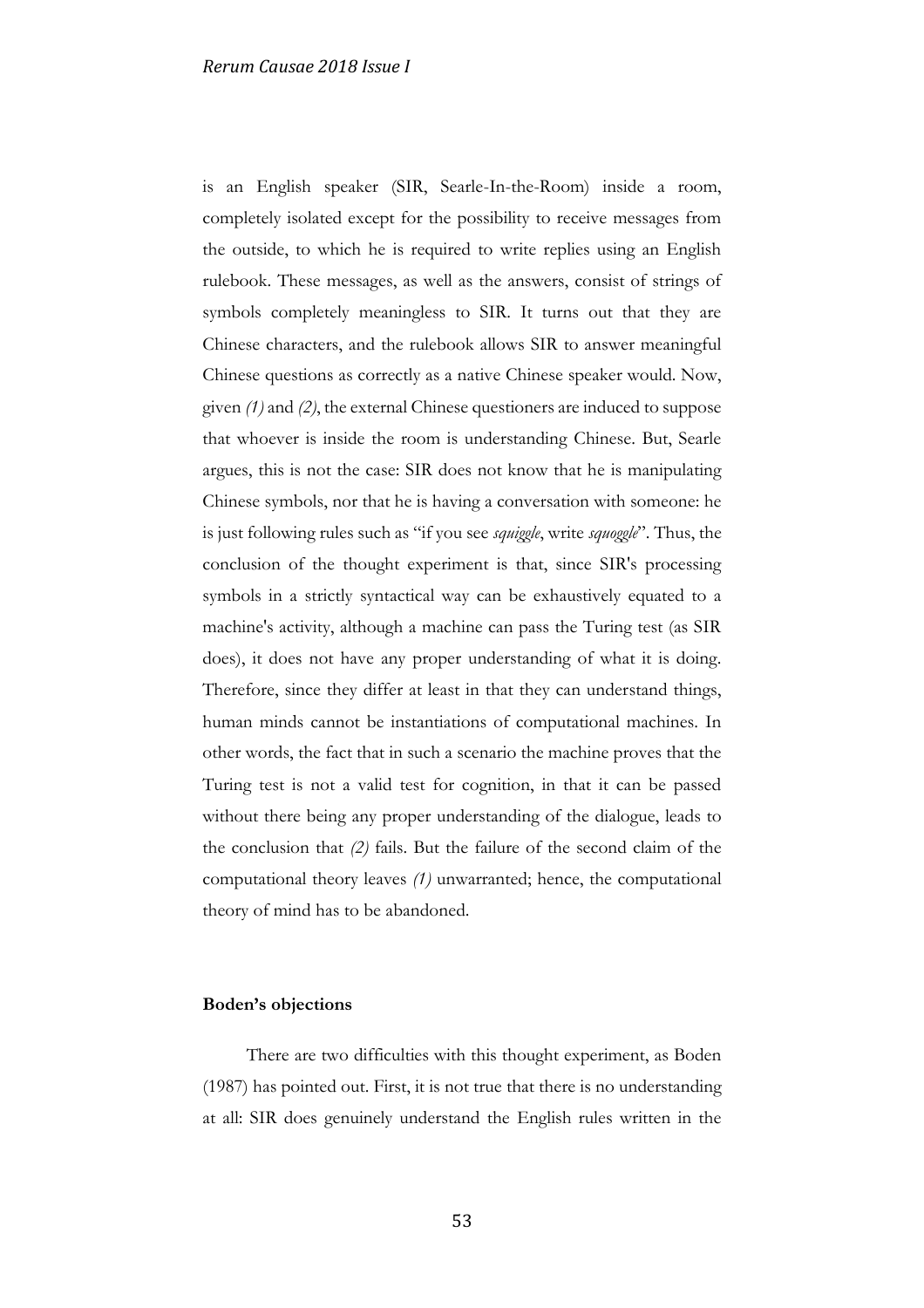rulebook, so that, although his consequent behaviour may not be displaying any understanding, the equation "SIR  $=$  computer" is not correct.

Second, Searle claims that there are intuitively compelling reasons to hold that the mind has peculiar features in virtue of its biological realizers; therefore, no non-biological machine can possibly be endowed with equivalent cognitive skill, since different materials do not support them (Searle 1980, p. 421). In other words, Searle claims that even if his thought experiment failed, there are material reasons for rejecting the computational theory of mind, which unacceptably equates human minds and computers. However, Boden argues, there is no clear evidence that this is the case: (so far) we do not know why the brain allows the existence of human mind, thus not being available any explanation, not entirely based on intuition, of why other brain-like structures could not allow it as well. Therefore, holding that artificial brain-like machines could not support human minds seems not to be enough well-supported a claim to be acceptable.

Boden claims that the more important of these two objections is the former, since the latter concerns an easily dismissible claim. I disagree: what is more important is that the intuition behind the second of Searle's claims, if adequately backed up, is what allows to debunk the computational theory of mind. Indeed, it is not hard to modify Searle's thought experiment in order to avoid Boden's first objection, the "English reply": it will suffice to replace SIR with a system of levers and pulleys that purely mechanically elaborates the output. In this way, no human would be involved, and yet we would not grant to the mechanism inside the room a proper understanding of Chinese. In other words, the English reply is focused on SIR's humanity, while its sole purpose is to more easily convey the intuition on the basis of which the thought experiment is concocted. We could as well replace SIR with a mechanism

54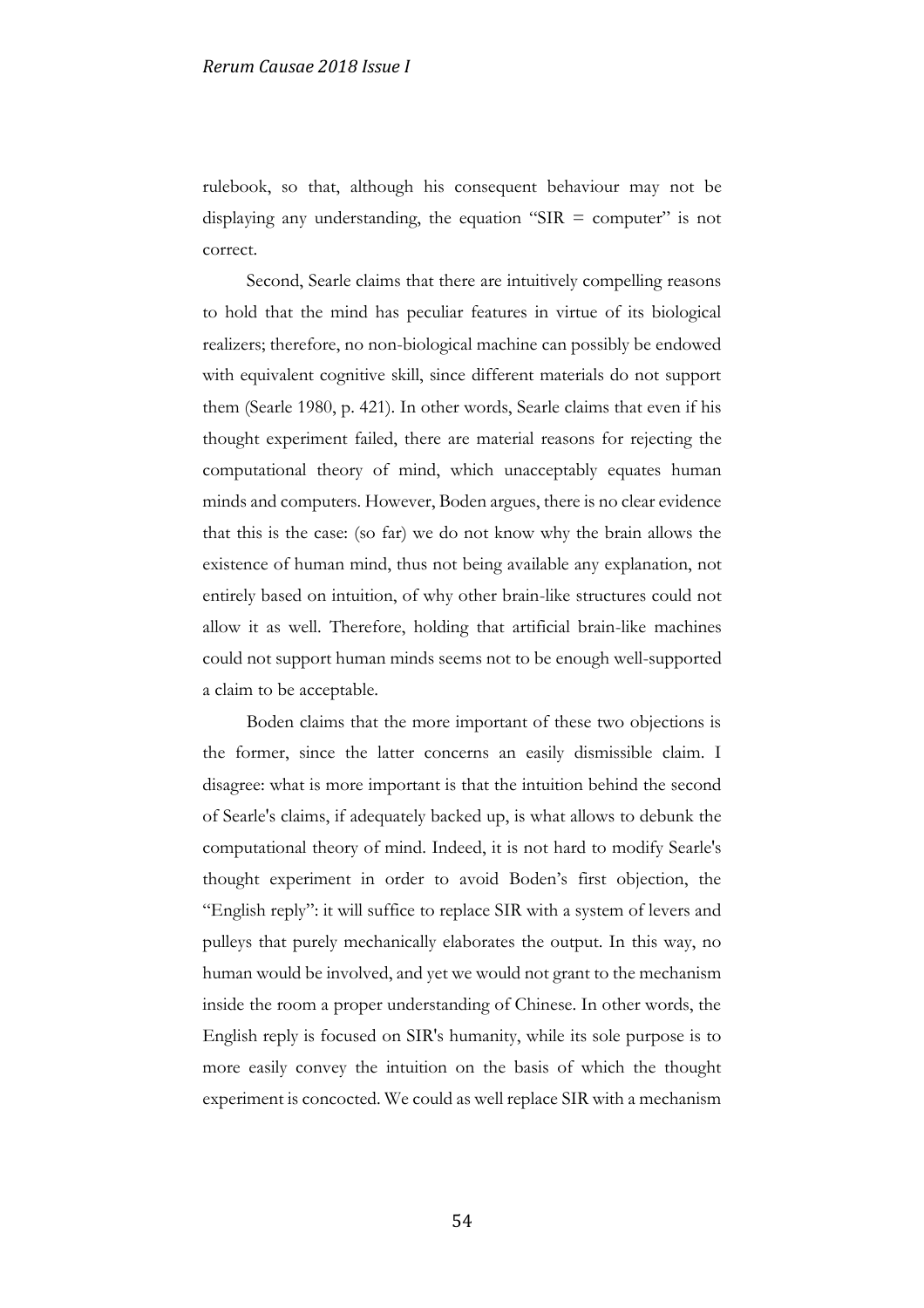whose ignorance of Chinese language we have ascertained before its implementation in the thought experiment. SIR's humanity only makes clearer that, even if inside the room there were something *per se* capable of proper understanding, that specific input-output dynamic would not be evidence for SIR's understanding of Chinese.

### **Dreyfus and the infinite rulebook**

Before replying to Boden's other objection, I will introduce some ideas elaborated by Dreyfus (1992), whose main argument against the computational theory of mind concerns some unavoidable regress about the rules to be applied. In what follows, I will make use of these ideas to reinterpret Searle's thought experiment to make it more effective an attack to the computational theory of mind.

In the first part of this essay I have defined a computational machine as a symbol-manipulating device which operates following syntactic rules that take into account the inputs and the current state of the machine. Simple as it may seem, this pattern is extremely difficult to be realized when it comes to machines able to pass the Turing test. For, as Dreyfus stresses, it is easily applicable only to the most recent form of human language, the formalised one, but it is practically impossible to specify a set of rules exhaustively covering the complexity of the use of natural languages. Since they extensively rely on context-dependent contributions, even a simple question such as "where is the cat?" (not to mention sentences involving indexical terms, that is, terms such as "this" or "here" which entirely depend on the context) would require exceedingly complex computations to be answered, in that it would be necessary to specify things such as what sort of object a cat is, which particular cat we are talking about, what kind of landmarks can be mentioned in the answer, and so on. Therefore, in the light of Dreyfus's argument, there are only two alternatives: either it is necessary to specify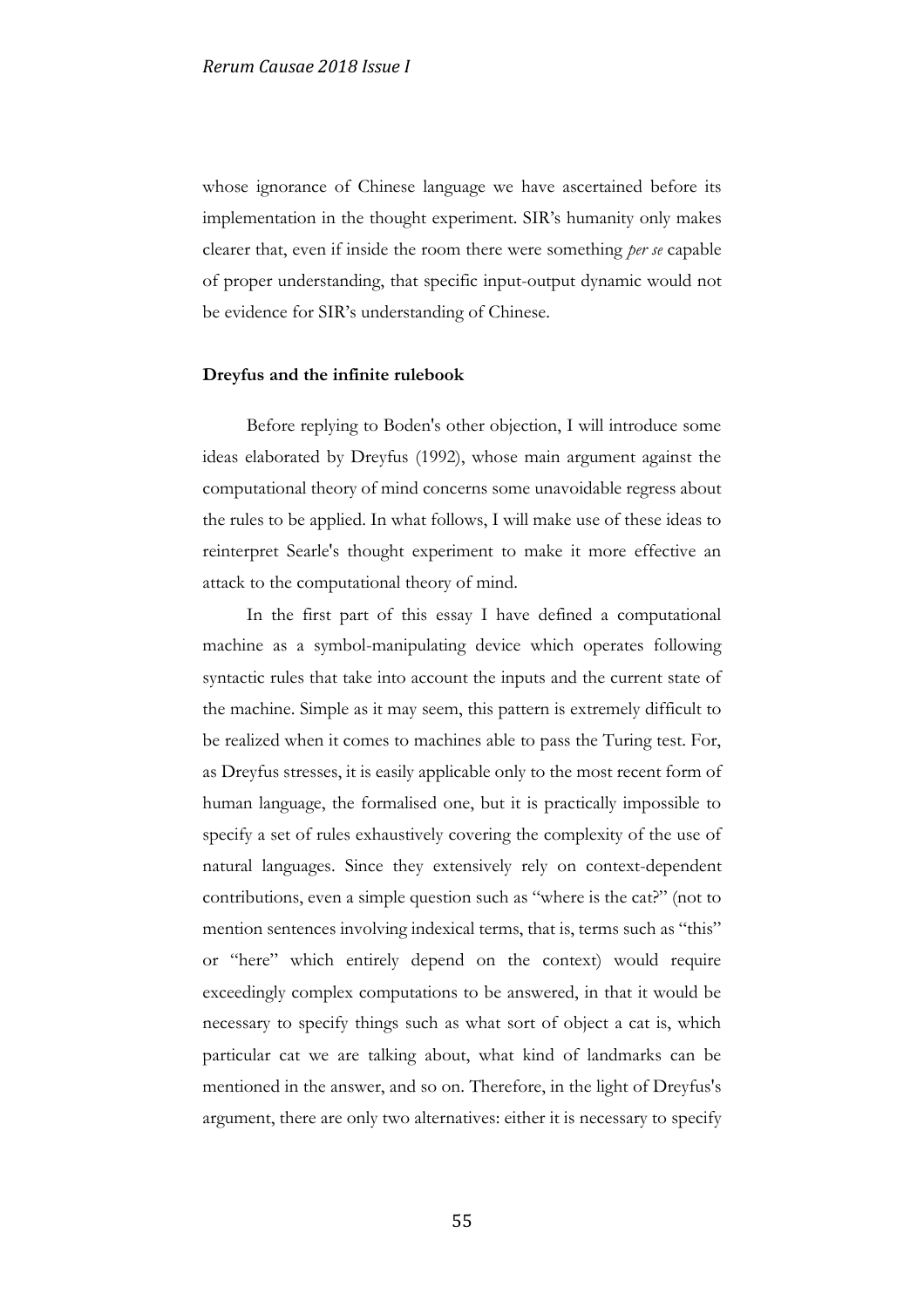a thorough regulation of all the infinitely many linguistic combinations; or it is necessary to specify an infinite set of rules about when and how to apply a finite set of comparatively simple rules. For instance, on the basis of the first alternative, in the case of the question "where is the cat?", we might need a set of extremely specific rules such as "if *where is the cat*, and the person-shaped object knows that you own a cat-shaped object, and you are in a building with such and such features, …, then answer "it is in the living room" if the cat is in the living room, or "it is in the kitchen" if it is in the kitchen, …".

Both these tasks cannot obviously be materially accomplished: the first would require an infinite number of "atomic" rules, since the number of the sentences that can be uttered in any natural language is infinite; the other would require a potentially infinite generative process of rules' specification, for analogous reasons.

Now, Searle's argument does not take into consideration this fundamental issue at all. The English rulebook is taken to be comprehensively covering all the answers to the questions asked by the external Chinese speakers, and the focus of the thought experiment is rather on the intuitive unacceptability of labelling SIR's activity as a proper form of understanding Chinese. Nonetheless, an appeal to intuitive disagreement does not count as a satisfactory rebuttal of a theory. This is the reason why I do not think that Searle's "Room" argument debunks the computational theory of mind. However, if it is adequately modified in order to accommodate the aforementioned issue, it does.

## **Searle's thought experiment modified**

In what follows, I will present my alternative version of Searle's Chinese Room, which also counts as a reply to Boden's second objection, as it will emerge. Suppose that instead of a question-answer dynamic,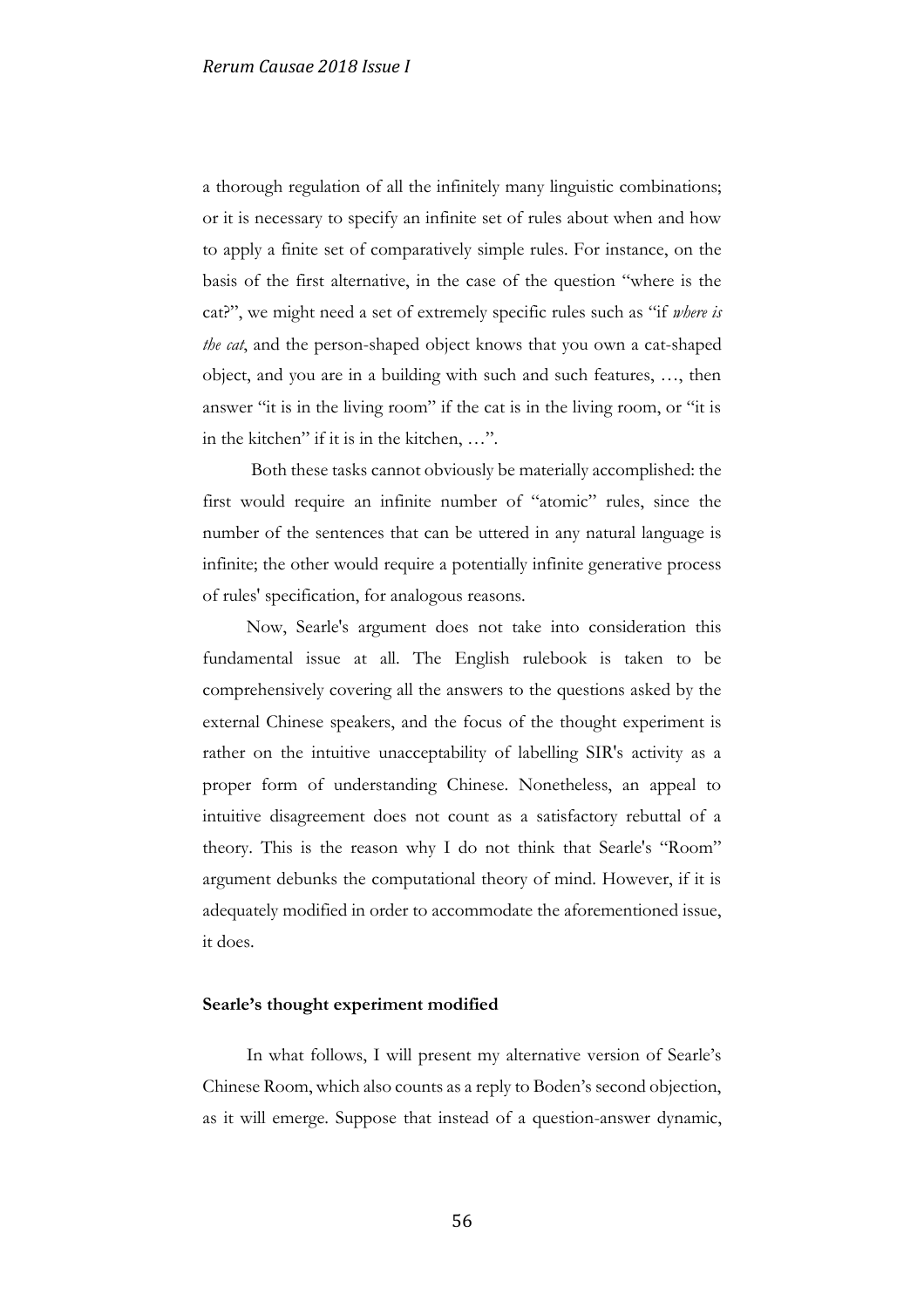Searle described a more general command-execution one. It could be ordered something like "the next time I say *x*, answer *y*". In this case, instead of applying a previously encoded rule such as, "whenever you read *x*, write *z*", it would be more appropriate to apply a rule such as:

if *the next time I say x, answer y*, write in the rulebook "if you read *x*, write  $y'$  and apply

"if you read *x*, do not apply 'if you read *x*, write  $\chi'$ , apply 'if you read *x*, answer *y*' and 'if

you have applied 'whenever you read *x*, write *y*' delete that rule from the rulebook'".

It is clear that it is impossible to write such a rulebook, since, as I have shown before following Dreyfus, it would be needed either an infinite number of "atomic" rules, or an infinite set of rules about when and how to apply some simple rules. Therefore, in order to effectively attack the computational theory of mind, it is better to concede that the Turing test is a valid test for cognition (in accordance to what *(2)* prescribes), as the upholders of that theory claim, and instead argue that, since as a matter of fact human minds exist while no cognitively comparable computational machine could be built, nor even in principle, human minds are not computational machines (against *(1)*) In other words, it seems to be a more effective strategy to attack *(1)* while accepting *(2)*, instead of accepting *(1)* and challenging *(2)* as Searle does.

Moreover, suppose that a supporter of the computational theory of mind decides to face the second of the two aforementioned infinite regresses. He could argue that the rules-related regress can be stopped by assuming that there is some pre-normative (i.e. antecedent to and independent from the rules) bottom-level where the input-internal state couple physically determines the outputs (in this case, the formulation of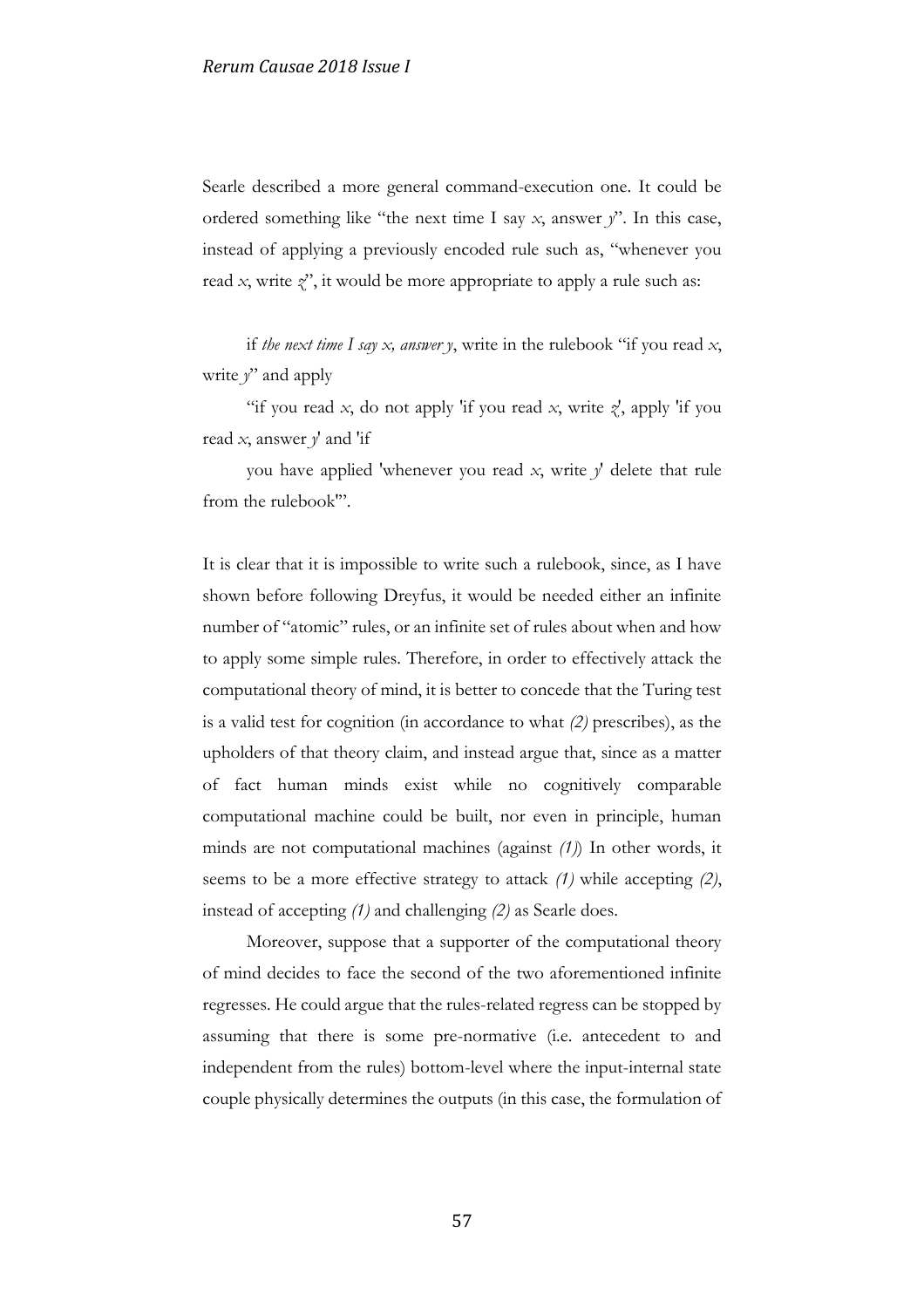the rules). That is, the regress mentioned by Dreyfus can be avoided by assuming that there is no need for either an exhaustive enumeration of all the rules or of all the rules for generating the rules: at some point, SIR's production of outputs would be determined by a purely physical, non-linguistic, causal process. But this is where Searle's point which is underestimated by Boden kicks in. If at this basic level the rules, understood as action-reaction patterns, are determined by the physical properties of the substances constituting the machine instead of by linguistically formulated rules, the possibility that cognitive performances might be carried out by a non-human system just as effectively as by a real human is ruled out in virtue of the different physico-chemical properties of distinct substances. It seems, then, that a supporter of the computational theory of mind can ground the rules-generating process only at the price of conceding that no computational machine can ultimately be able to have the same rules-generating process of human minds, because that process would strictly depend on the physical properties of the substances the brain is made of. But if minds are to be conceived of as a particular kind of computational machines, they cannot display properties that no machine can possess. However, if my argument is correct, they do. Therefore, *(1)*, the most important of the two central tenets of the computational theory of mind, has to be abandoned.

### **Conclusion**

It is finally possible to re-assemble all the pieces. Searle's original argument does not debunk the computational theory of mind, intended as the view whose core ideas are *(1)* and *(2)*, since it merely makes appeal to intuition in order to challenge *(2)* while accepting *(1)*. However, some modifications in the set-up of the thought experiment, together with a